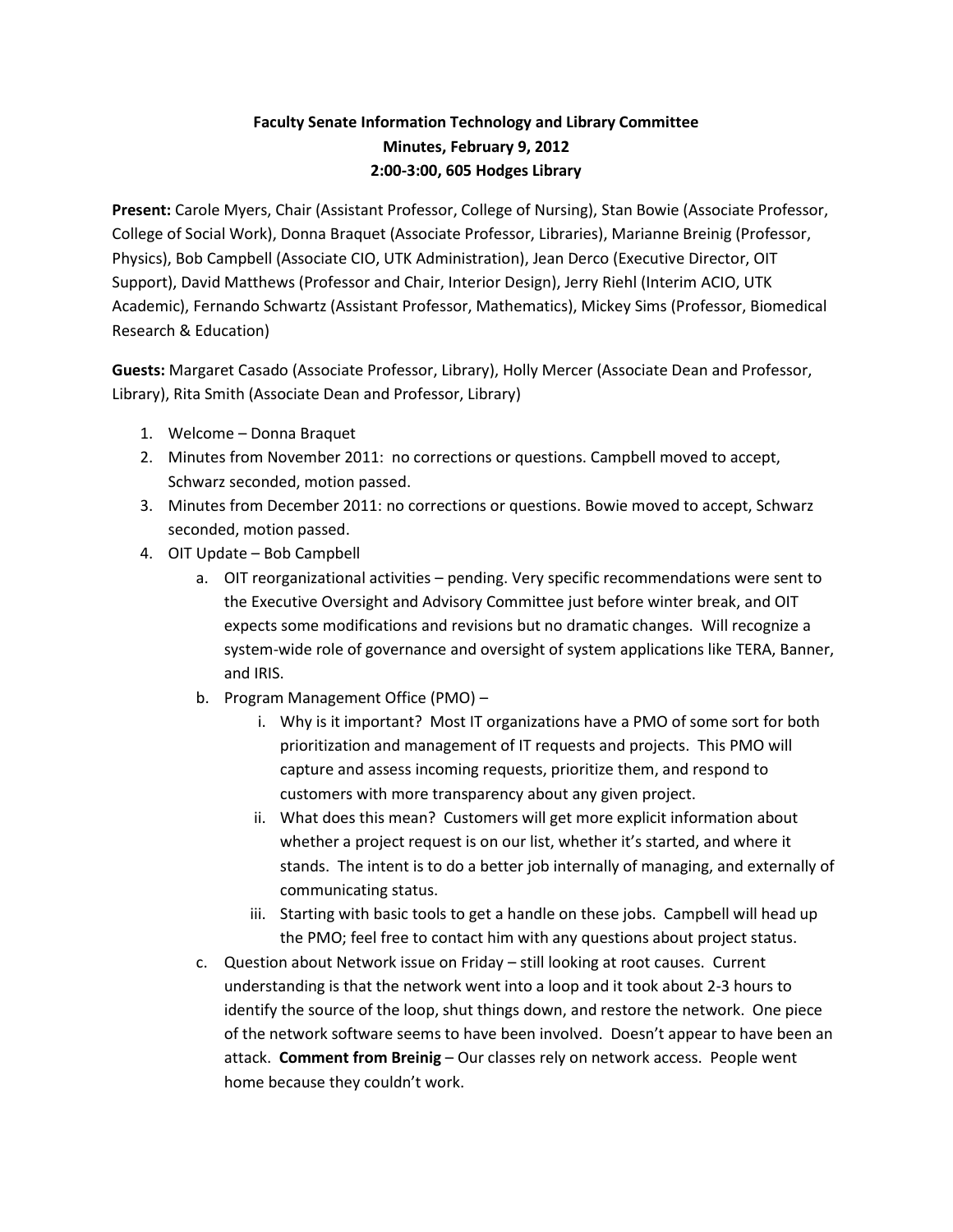- 5. Blackboard Jerry Riehl. Transition from SABA Centra to Blackboard Collaborate for synchronous distance education. Blackboard Collaborate is a result of BB purchasing WIMBA and Elluminate Live and taking the best of those tools. Some issues the first week because of hardware performance problems. More than 225 sessions took place within Collaborate the first week. Very positive feedback. Executive MBA Program is very happy. Other faculty enjoy being able to create own sessions within BB site. Students can join sessions and view recordings. In last two days, have had some issues with queued recordings not getting posted immediately, but working on that and expect resolution.
	- a. **Comment from Breinig** students are getting errors when they click on their BB assignments. The assignment(s) may come back later, or may show up in a different browser, or maybe not. Has had to allow extra time for assignments because students couldn't get to them. One student said he'd called the HelpDesk and they told him to call the instructor about it.
	- b. **Comment from Myers** having trouble uploading materials (Word, PDF) and linking from web; materials may appear to load and then not be there. Getting "Unknown Error" messages.
	- c. **Answer from Riehl** to both doesn't usually look at every ticket, but will look into this after the meeting.
	- d. **Comment from Myers** also having trouble with students being dropped. **Answer from Riehl** – this morning the snapshot disabled all students in merged sites and that had to be fixed by hand.
	- e. **Question from Breinig** what happened to BB after the break? For example, the editor for making tests looks awful; it's all over the page. Once the assignment is deployed it looks okay, but not in the editor. **Answer from Riehl** – most software has things that just don't make sense, in version changes. **Comment from Breinig** – functionality is okay but it looks awful. Even tests created earlier look awful. **Comment from Riehl** – we'll go in and take a look.
	- f. **Question from Myers re: Collaborate** in Centra could allow everyone to have a microphone; in Collaborate can only have two active or gets terrible feedback and echoes. Does like some of the new functions. **Comment from Riehl** – EMBA does breakout groups, and all the whiteboards automatically saved into the main session and they liked that.
- 6. OIT has new webpage as of January 4, 2012. UTK website new as of last week. Jean Derco
	- a. New quick link (bottom right) for technology; no longer shared with library.
	- b. As of last major reorganization, had several different websites (OIT, ITC, Telephone Services, and others). Have been working to have one unified look, like the 24/7 One Call – Many Services graphic. There's a new "Need Help" button on every page.
	- c. Did some analysis on the old sites to see what was clicked on most, to order the icons. IT Traffic Center now more obvious. Can always get back to main page.
	- d. Instructional Support is the new home for all the services that used to be on the ITC website.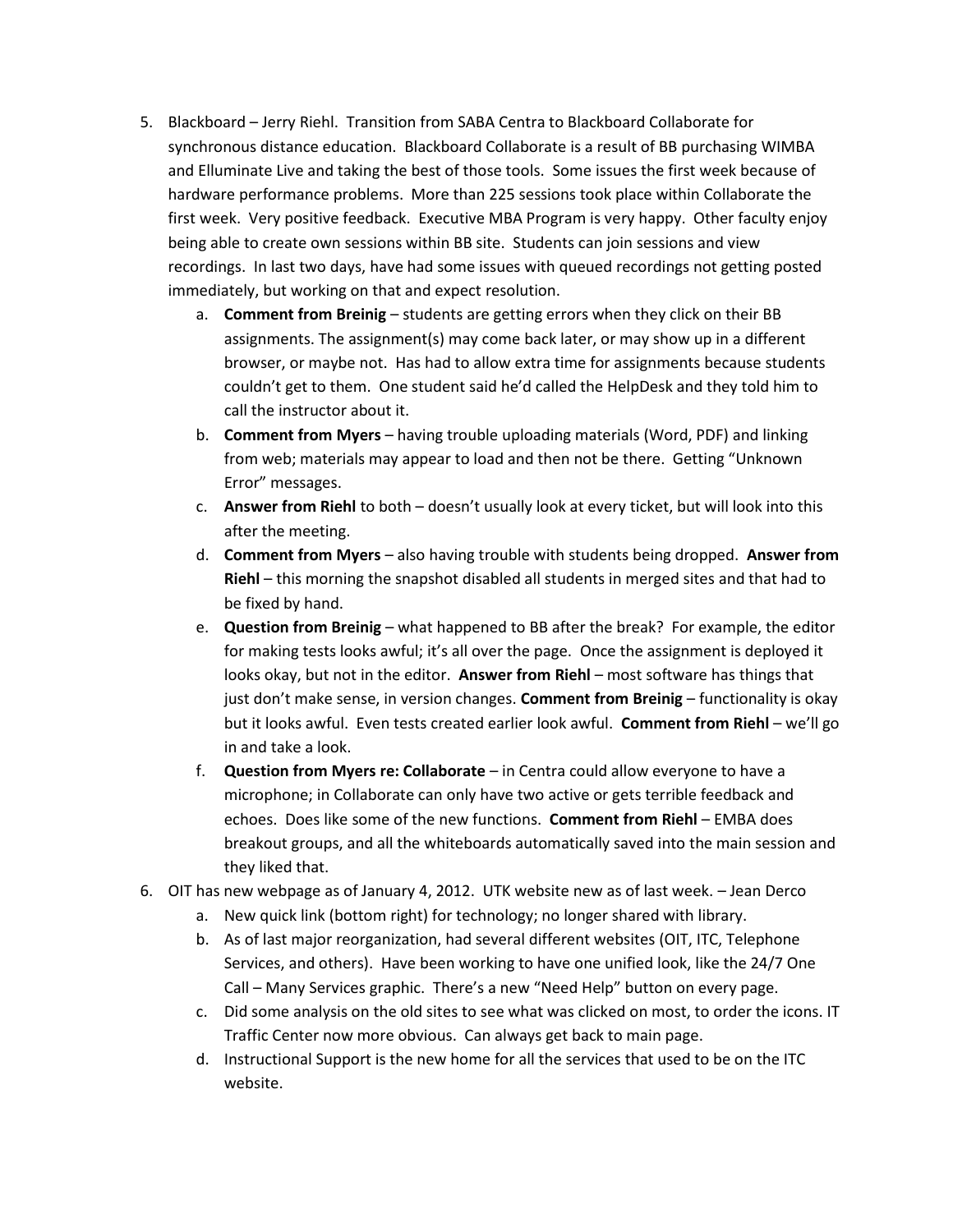- e. If have any input, or hear anything, about what people would like to see on this website, please let Jean know.
- f. This website was created entirely in SharePoint. Makes it very easy to go in and edit pages to maintain content up to date; just log in, select site actions, and edit the page. Can easily upload images and video, create links.
	- i. **Question from Schwarz** when you save, it only affects you? Answer no, save commits the changes and publish makes the visible to others.
	- ii. **Question from Myers** makes sense that you'd have your website in SharePoint. What about the new UT branding? That's going to be pushed out to departments, we'll get templates. How would a non-technical department get started in SharePoint? **Answer from Derco** – we'll create SharePoint versions of department templates. **Question from Myers** – so department IT folks will understand how and why to migrate to SP? **Answer from Derco** – yes. When department templates come out in March, we will apply them to our website.
	- iii. **Question from Breinig** main site now has navigation across the top; studies say that's not intuitive and it should be down the side. **Comment from Myers** – Erik Bledsoe's presentation to Faculty Senate said across the top was based on research. This site is designed for the external community, not faculty. They made a big deal that this is more in line with current thinking.
	- iv. **Comment from Breinig** when brought it up on a mobile device, hit the video by mistake. **Comment from Campbell** – this site renders with different images depending on the size of the screen. **Comment from Myers** – nice to not have to toggle around. **Comment from Campbell** – part of a much broader branding initiative.
	- v. **Comment from Breinig** site seems to have less information and more boilerplate, and it's very hard to find specific information. **Comment from Braquet** – had a question about where to find libraries and technology; it's not in the main area. **Comment from Mercer** – as a newcomer who was not accustomed to old site, has had no problem with the new one. **Comment from Breinig** – it's flashy and has boilerplate for press releases, but have to really dig deep before finding anything. **Comment from Myers** – group has been commissioned by Sarah Gardial to develop a one-stop page for faculty, something that has more utility for faculty. **Comment from Breinig** – Even if this site is designed for people outside the university, if they want to know what's going on at UT in research, it's hard to find that.
- g. Questions about OIT site?
	- i. **Question from Matthews** what's going on with hosted web environments? A staff member was talking about WordPress. **Answer from** Campbell – in terms of content management, WordPress and SharePoint are two solutions. We propose and endorse SharePoint as more appropriate because of security concerns with WordPress. We know WordPress is in use on some sites, but we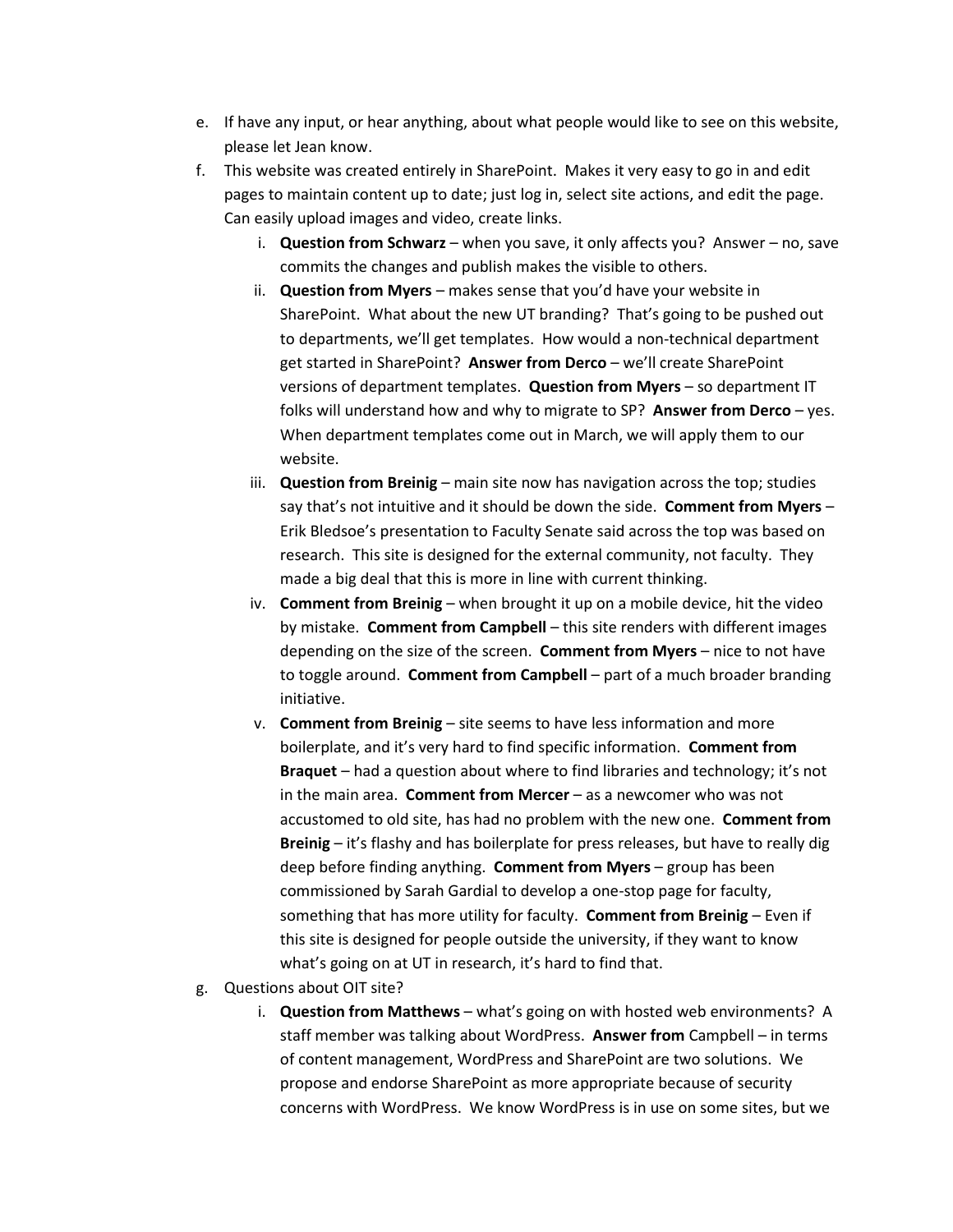discourage it. We've been working with Erik Bledsoe in Communications; WordPress is easy to use, but doesn't support authenticated presentation of content depending on role. It isn't going away, but we won't encourage you to use it. We know some department sites/content will be hosted in WordPress and we won't prohibit it. **Comment from Matthews** – projects like Living Light, the new Norris House, that are faculty driven and very publicly prominent need a user interface that allows commenting from the public, and these tools are offered by WordPress. Need to have a broad array of tools for different tasks. **Response from Campbell** – Jean's group has become much more capable in terms of using SP, we're in a much different position now and the first step we would recommend you take if you need a website with blogging capability and multi-person update would be to engage OIT to develop it in SharePoint. **Comment from Matthews** – some faculty are very attuned to visual quality and want more control, because their reputation is based on the presentation. Is SharePoint set up with broad visual capability? **Answer from Derco** – yes, it's very customizable. **Answer from Campbell** – just speaking of look and feel, there's a site, <http://www.topsharepoint.com/> that models many different sites. It's no different than hand-coding the entire thing, just a matter of the right development capabilities. The important thing is not which tool, but the people.

- 7. Libraries update Rita Smith
	- a. Have about \$2.7M to renovate second floor learning Commons. This is Phase III.
	- b. Phase I was 2005 when Lib partnered with OIT to repurpose space. First area took what was Reserves (a 24-hour space) and opened it up with common services between OIT and Libraries. No additional money was used for this; we used existing people, equipment, and furniture.
	- c. Phase II in 2007 used about \$900K-\$1M to renovate what was the old periodicals room, renovations and construction.
	- d. Phase III will incorporate Media Services and the Studio on the south side of the building. Developing renovations for entire second floor.
	- e. Have incorporated not just tech and library, but academic services (writing center, student success center, tutoring services).
	- f. Plan displayed does have some changes.
	- g. Melrose entrance  $\rightarrow$  Main Street (Commons Service open 24/5 when classes are in session, including Starbucks but not yet the bookstore).
		- i. DMS is moving from second floor to first floor, where it's quieter, but still has public access.
		- ii. Circulation area will be just inside the door. Book drop moving to outside the gates (inside the door).
		- iii. Most library services will be centralized including research assistance.
		- iv. Other side of "street" will be the Starbucks Café, will be opened up a bit more with booths and tables. Will try to get more electricity into central core of these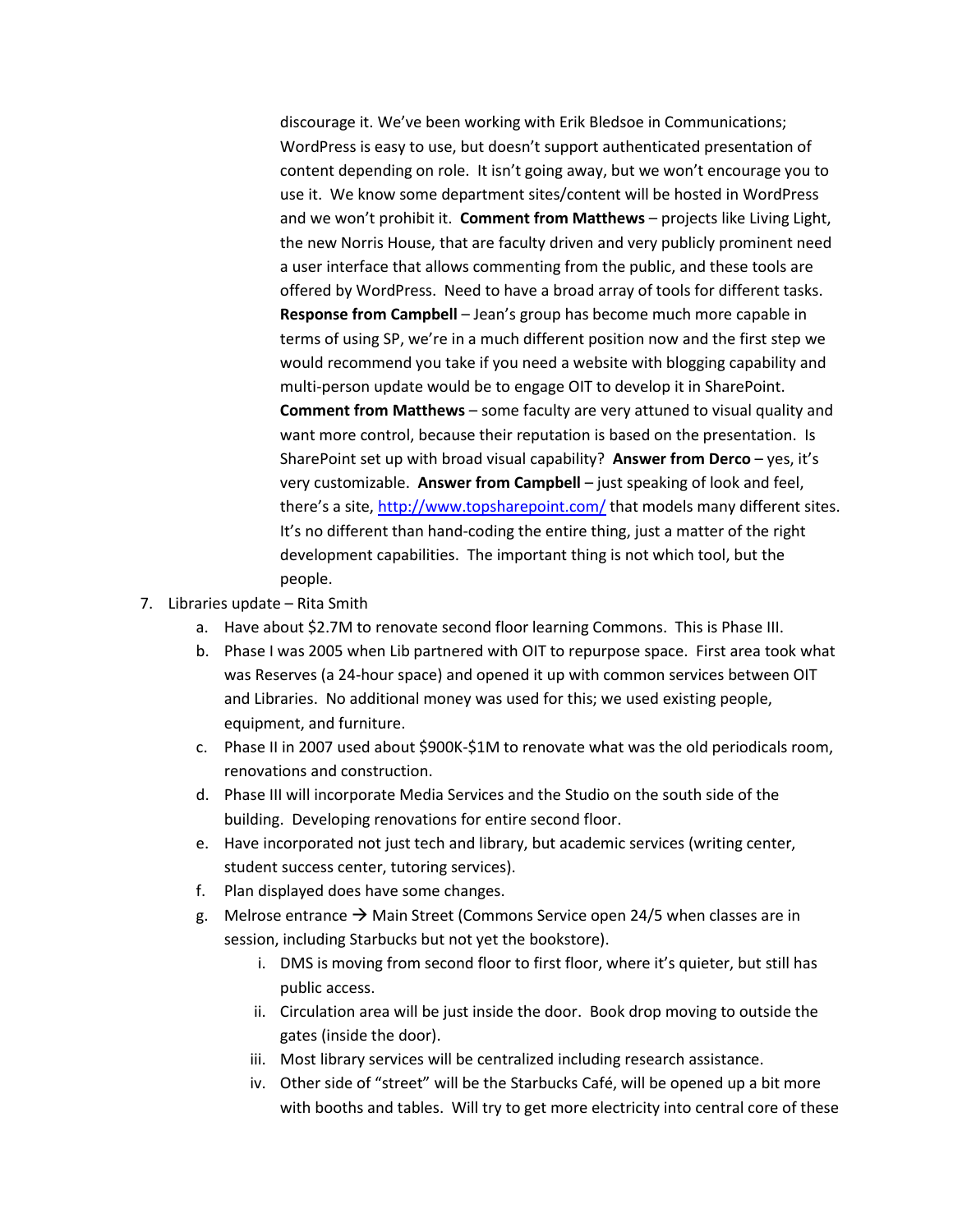spaces. Starbucks and bookstore may shift around and expand, but not as part of this project. Current DMS will be intended for the bookstore, but may temporarily be used for study/meeting space.

- h. "Classroom Row" crosses "Main Street". Changes to Studio / Commons South / Practice Presentation Room. PPR will move into a corner and rebuilt.
	- i. Will have three service points: Studio, Lab Services, and central equipment checkout point.
	- ii. Will still have desktop computers but trying to build in more capability for student laptops.
	- iii. OIT computer support and HelpDesk and Lab Services will also be across the "Street". ITC space will be near PPR.
	- iv. Tutoring area (some all the time, some only specific times) and Student Success Center will be in a corner near PPR.
	- v. Adding group work areas along the side walls; glassed in with sliding doors. Will have whiteboards and tech, including "mediascapes" for shared work on a larger monitor. Trying to keep quieter computer work areas available.
	- vi. **Question from Bowie** is the Writing Center you mentioned part of the UTK Writing Center? Answer from Smith -- yes, a satellite to the Writing Center in Humanities. Will be moved from a corner to a room. Need to keep in mind that the Commons is student space; these tutoring areas will lockable cabinets, but not locked rooms (except Student Success Center).
- i. Timetable: architects finishing the design plans soon. Working on specs. Hope to have bid on street in March, contract end of April, start work second week of May (after exams) and finished by start of fall semester.
- j. Are looking at how to minimize disruption and loss of services. Will have to relocate Studio while work on space; faculty and staff will have to move around during construction, and Smith would be happy to do tour.
- 8. One Stop slated for ground floor of library Campbell
	- a. Would like to bring Richard . It's much broader than OIT.
	- b. **Comment from Smith** will be on ground floor. Has been asked to join committee. Hope to open something in October.
	- c. Introduction of Holly Mercer, new Associate Dean of Research and Scholarly Communications, from Texas A&M and U Kansas. Will be at Faculty Senate next month. **Comment from Myers** – faculty very interested, because it's not all settled yet; issues that touch on scholarly communication including fair use. Mercer has responsibility for three areas that make up Scholarly Communication and Research Services.
		- i. Scholarly communication: in the library world think of it as being what it costs to purchase journals. Or in terms of reforms we'd like to see, open access, how to convince others to adopt more open ways of communicating. But it's the entire cycle from "I have an idea" to "how do I answer the question", how do I share, who reviews, how is it published, how is it preserved. Libraries have a role in every part of that cycle, more so as adopt more digital technologies.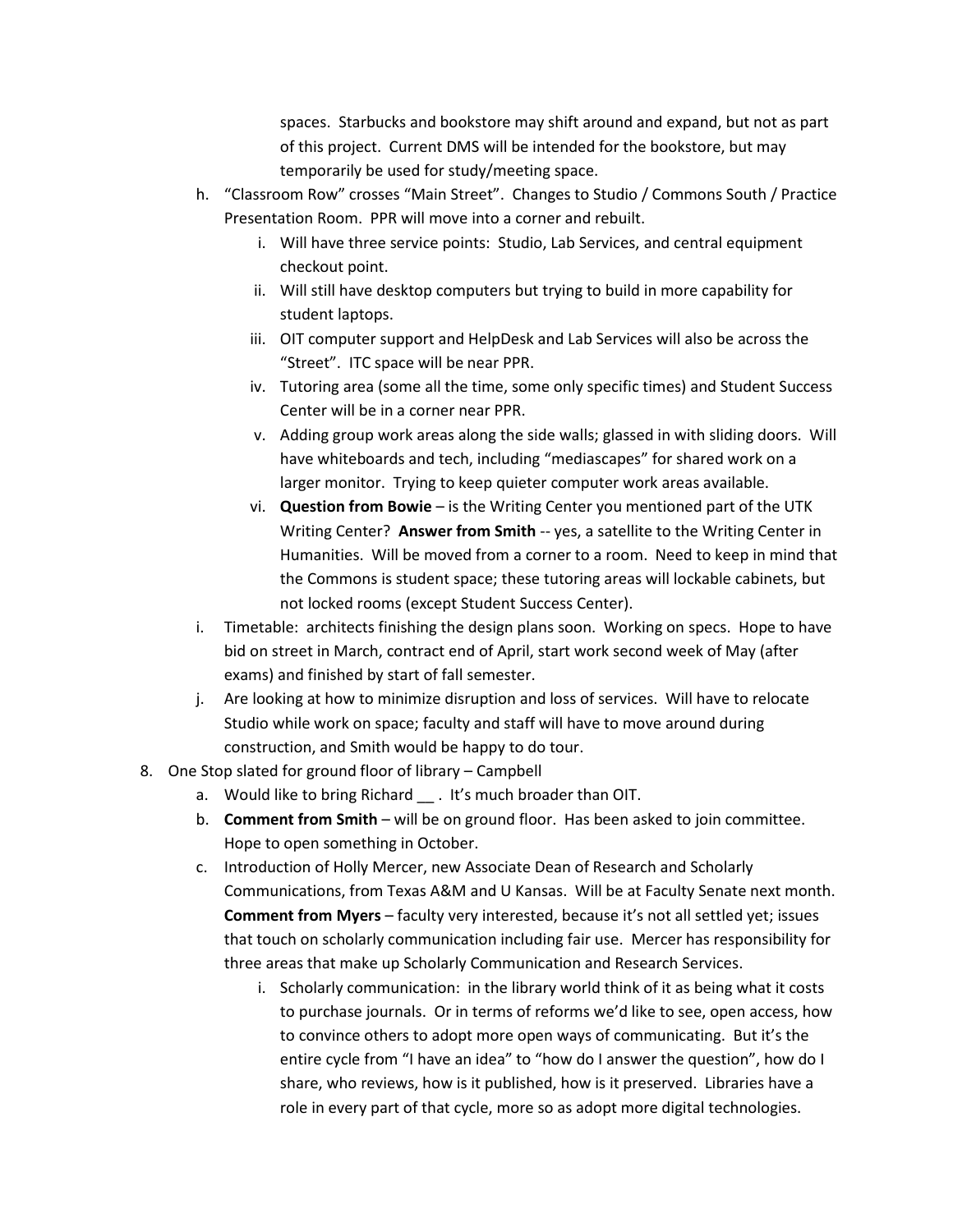- ii. Three library departments:
	- 1. Library systems, which is infrastructure
	- 2. Library applications, such as the catalog and other discovery tools. Discovery piece is most exciting, that's where the end users interact with library systems, print or electronics, our tools and websites are how people find out what tools and resources are available. Digital Library initiatives including scholarly communication. That's where the experiments take place. Produce digital collections, digitize collections and make them available for use. Reviewing and learning about Tennessee. Newfound Press is a library press / library imprint. Billed as experiment in digital publishing, but not really an experiment, are committed to supporting it, for open access digital dissemination. Very impressed with how well known TRACE seems to be on campus. Very large component of scholarly communication as a department.
	- 3. Research services, the subject liaisons, the librarians who support the academic departments. Research services is positioned in a very exciting time, because of all the changes, the way digital technology is playing an ever larger role in scholarly communication, research services is in the position to take the traditional resources and the new directions libraries are going. For example, a group looking at a scholars' commons or scholars' collaborative to support upper level undergraduates, graduates, and faculty – what would be involved and how can we bring them together. **Comment from Smith** – a group is looking at first floor to see if we can put together a scholars' commons.
- d. **Question from Myers** at U of Kentucky, met with grant team, surprised that there were two-three librarians on the team. Seem to be further along in integrating libraries in grant teams, not just in preparing the grants but also in research and dissemination. Is UT doing anything like that? **Answer from Mercer** – that's where the concept of the scholars' commons comes in; think in terms of services to support research and scholarship. There are pockets, librarians who are very engaged in those ways. Idea of what librarians can bring in terms of partnering / research.
- e. **Question from Myers** would like to be able to document scholarly output for promotion and tenure. Can the librarians help that? Mercer – yes. Campbell – task force looking at RFP for faculty information system, campus wide solution for collecting that sort of information, faculty review, P&T, TERA, Banner, IRIS. John Zomchick leads that task force.
- 9. Myers - asked faculty senators for any questions; didn't receive any.
- 10. Questions for next meetings
	- a. **Schwartz** in Math department, big issue is access to journals. Some publishers such as Elsevier are going to outrageous pricing / bundling where have to buy a package to get the individual journals you want. Faculty may need to research back several years or decades to access older content. There is some pushback from the math community.